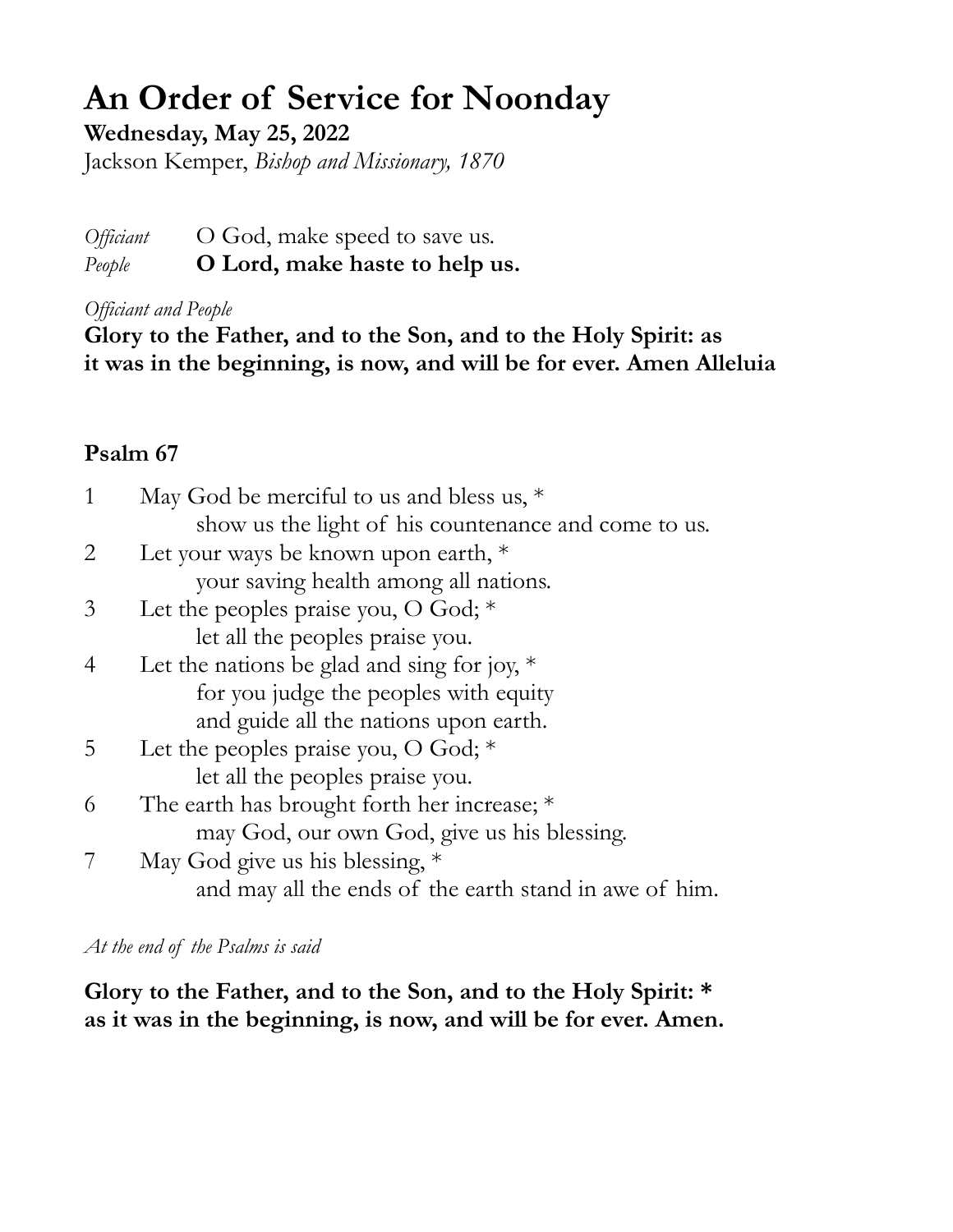## **Matthew 28:16–20**

The eleven disciples went to Galilee, to the mountain to which Jesus had directed them. When they saw him, they worshiped him; but some doubted. And Jesus came and said to them, "All authority in heaven and on earth has been given to me. Go therefore and make disciples of all nations, baptizing them in the name of the Father and of the Son and of the Holy Spirit, and teaching them to obey everything that I have commanded you. And remember, I am with you always, to the end of the age."

*Officiant* The Word of the Lord*. People* **Thanks be to God.**

*A meditation, silent or spoken, may follow.* 

*The Officiant then begins the Prayers*  Lord, have mercy. **Christ, have mercy.**  Lord, have mercy.

*Officiant and People*

**Our Father, who art in heaven, hallowed be thy Name, thy kingdom come, thy will be done, on earth as it is in heaven. Give us this day our daily bread. And forgive us our trespasses, as we forgive those who trespass against us. And lead us not into temptation, but deliver us from evil.** 

| Officiant | Lord, hear our prayer;       |
|-----------|------------------------------|
| People    | And let our cry come to you. |
| Officiant | Let us pray.                 |